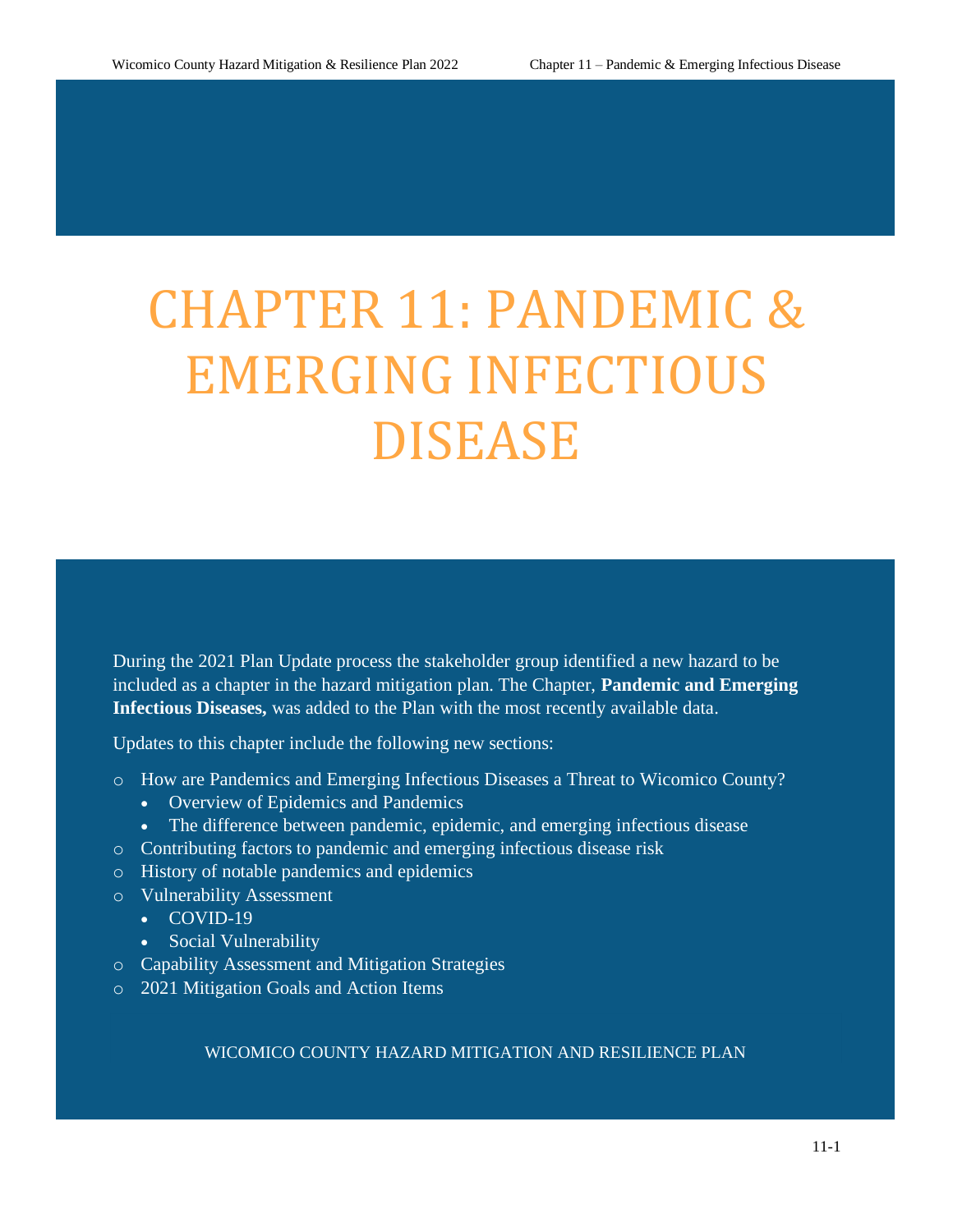# **11.1 HOW ARE PANDEMICS AND EMERGING INFECTIOUS DISEASES A THREAT TO WICOMICO COUNTY?**

We live in an ever-connected world and the benefits seem limitless. At present, the average U.S. citizen can travel coast-to-coast in less than six hours. A round trip flight out of BWI airport to Los Angeles can be purchased for just about \$200. When we travel, however, there are additional costs than the ticket price – this has been made devastatingly clear in the face of a year-long global pandemic. As demonstrated by the COVID-19 pandemic, not only has human health been jeopardized, but also the social and economic well-being of the world.

# **EPIDEMIC**

The amount of a particular disease that is usually present in a community is referred to as the baseline or endemic

**Pandemic** refers to an epidemic that has spread over several countries or continents, usually affecting a large number of people. **Epidemics** occur when an agent and susceptible hosts are present in adequate numbers, and the agent can be effectively conveyed from a source to the susceptible hosts.

*Source: Centers for Disease Control and Prevention CDC.gov*

level of the disease. This term refers to the constant presence and/or usual prevalence of a disease or infectious agent in a population within a geographic area, such as Wicomico County.

Sometimes the amount of disease in a community rises above the expected level; this is known as an epidemic. Epidemics are characterized by an increase, often sudden, in the number of cases of a disease above what is normally expected in that population in that area. While some diseases are so rare in each population that a single case warrants an epidemiologic investigation (e.g., rabies, plague, polio), other diseases occur more commonly so that only deviations from the norm warrant investigation. Figure 11-1 provides a visual representation of the difference between endemic and epidemic.

According to the Center for Disease Control (CDC), epidemics may commonly result from:

- A recent increase in amount or virulence of the agent;
- The recent introduction of the agent into a setting where it has not been before;
- An enhanced mode of transmission so that more susceptible persons are exposed;



*Source: Health.mo.gov*

- A change in the susceptibility of the host response to the agent, and/or;
- Factors that increase host exposure or involve introduction through new portals of entry.

Epidemics may also take the form of large-scale incidents of food or water contamination, infestations of disease bearing insects or rodents, or extended periods without adequate water or sewer service. An epidemic may also be a secondary effect from other disasters such as flooding, tornadoes, hurricanes, or hazmat incidents.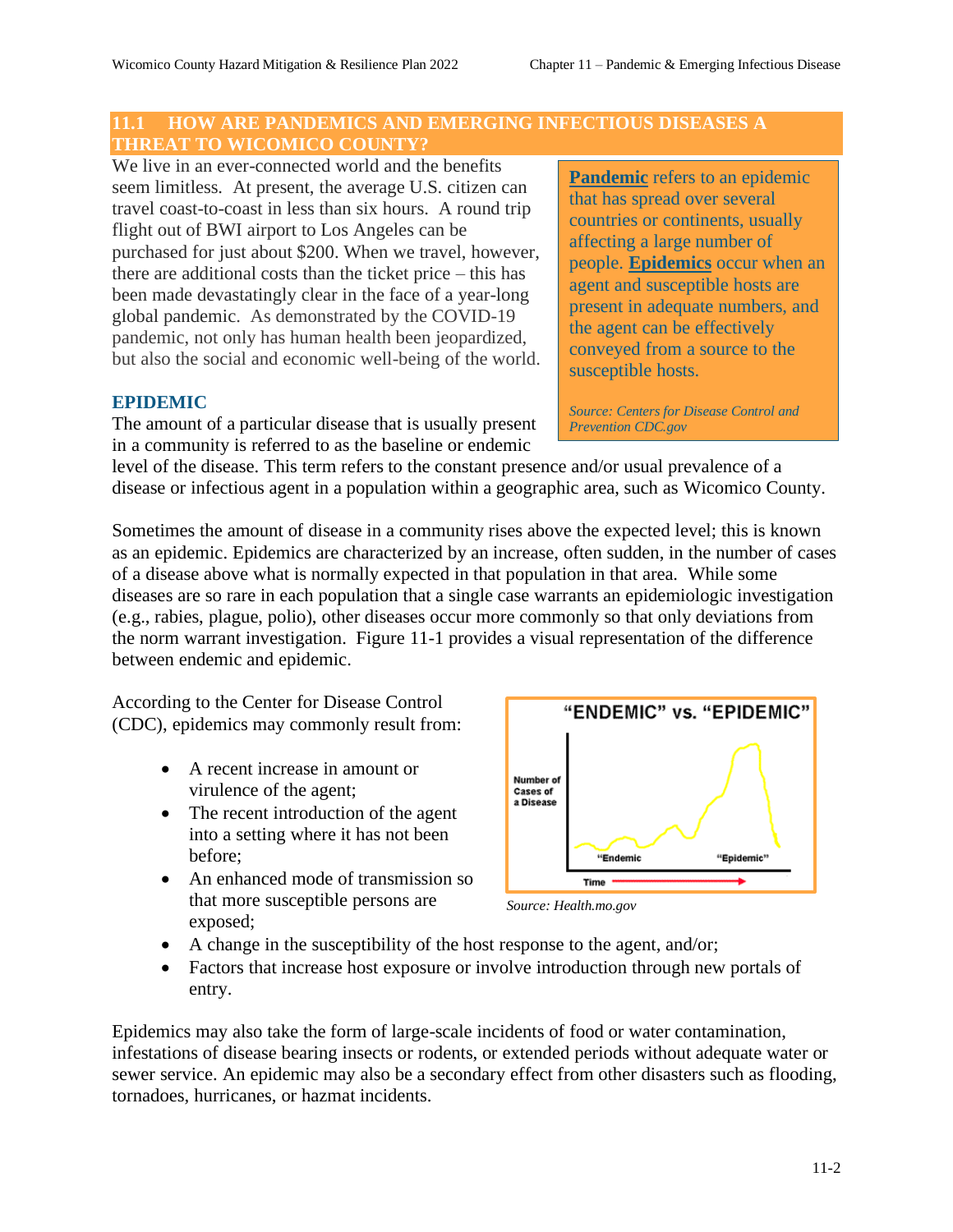# **PANDEMIC**

The CDC defines a pandemic as "an epidemic that has spread over several countries or continents, usually affecting a large number of people." Similarly, according to the World Health Organization (WHO) a pandemic is defined as "the worldwide spread of a new disease." A pandemic occurs when a new strain of a virus appears for which people have little or no immunity. As a result, it spreads easily from person to person around the world, causing widespread illness and death. Individuals, families, caregivers, healthcare workers, and teachers can all take steps to prepare for a pandemic before it happens.

# **EMERGING INFECTIOUS DISEASES**

According to the CDC, emerging infectious diseases are those whose incidence in humans has increased in the past two decades or threaten to increase in the near future. These diseases, which respect no national boundaries, can challenge efforts to protect workers as prevention and control recommendations may not be immediately available. These diseases include:

- New infections resulting from changes or evolution of existing organisms
- Known infections spreading to new geographic areas or populations
- Previously unrecognized infections appearing in areas undergoing ecologic transformation
- Old infections reemerging as a result of antimicrobial resistance in known agents or breakdowns in public health measures.

# **11.2 CONTRIBUTING FACTORS TO PANDEMIC AND EMERGING INFECTIOUS DISEASE RISK**

Evidence suggests that the likelihood of pandemics has increased over the past century because of increased global travel and integration, urbanization, changes in land use, and greater exploitation of the natural environment. These trends likely will continue and will intensify. Significant policy attention has focused on the need to identify and limit emerging outbreaks that might lead to pandemics and to expand and sustain investment to build preparedness and health capacity.

The most common risk factors related to pandemics and infectious diseases include the following:

- Pandemics have occurred throughout history and appear to be increasing in frequency, particularly because of the increasing emergence of viral disease from animals.
- Pandemic risk is driven by the combined effects of spark risk (where a pandemic is likely to arise) and spread risk (how likely it is to diffuse broadly through human populations).
- Some geographic regions with high spark risk, including Central and West Africa, lag behind the rest of the globe in pandemic preparedness.
- Probabilistic modeling and analytical tools such as exceedance probability (EP) curves are valuable for assessing pandemic risk and estimating the potential burden of pandemics.
- Influenza is the most likely pathogen to cause a severe pandemic. EP analysis indicates that in any given year, a 1 percent probability exists of an influenza pandemic that causes nearly 6 million pneumonia and influenza deaths or more globally.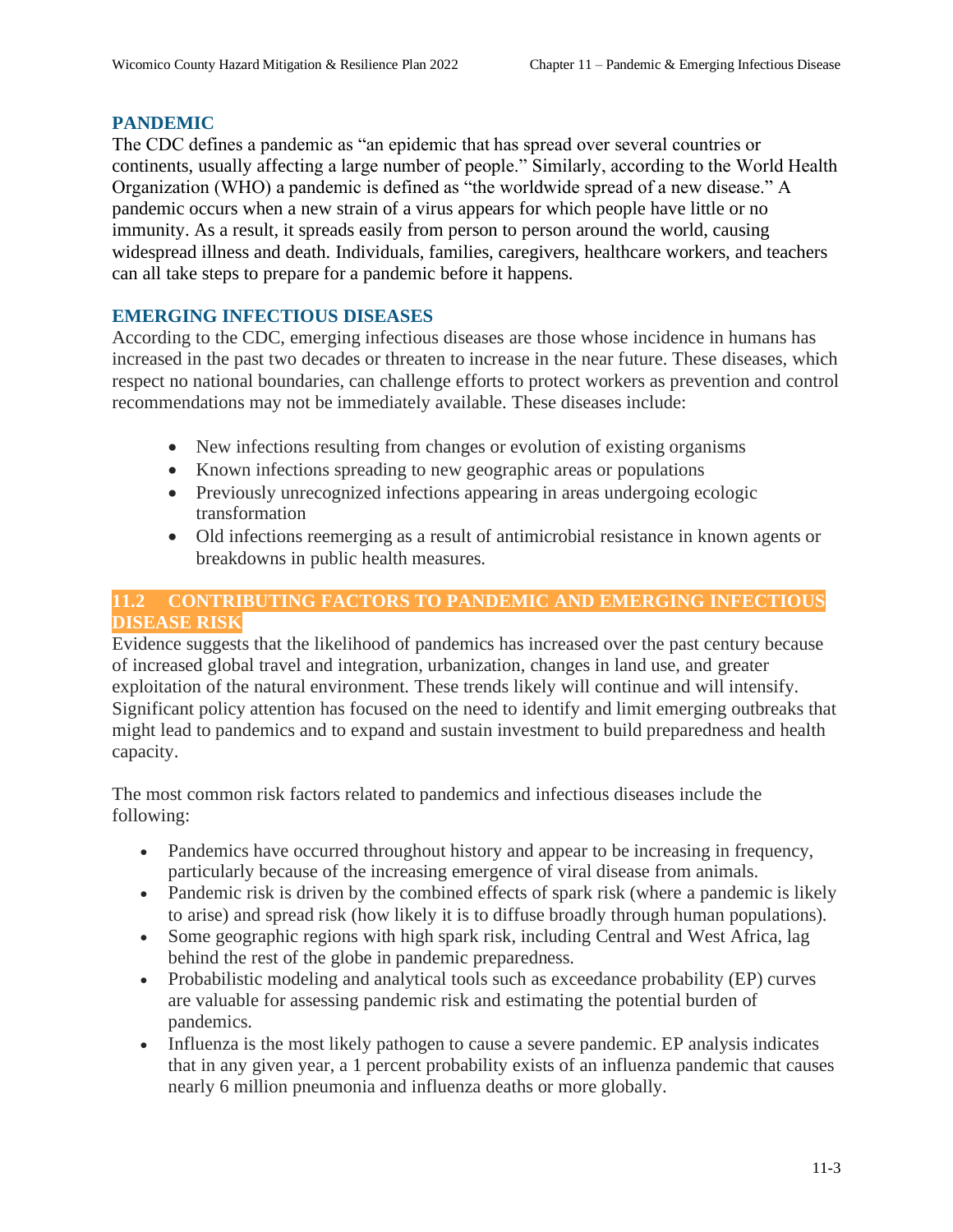#### **11.3 HISTORY OF PANDEMIC AND EMERGING INFECTIOUS DISEASES**

The following section provides historical context and narrative for some of the worst epidemics, disease outbreaks, and pandemics to ever occur within the United States. This section discusses the following: COVID-19 pandemic, smallpox pandemic, yellow fever epidemic, cholera pandemic, scarlet fever epidemic, typhoid fever epidemic, H1N1 pandemic, and diphtheria epidemic. Note: this is not an all-inclusive historical account of pandemics, epidemics, and emerging infectious diseases that have occurred in the United States.

#### **Novel COVID-19: 2019 – Present**

The Novel COVID-19 pandemic has exploded since cases were first reported in Wuhan, Hubei Province, China in December 2019. As of January 15, 2021, the CDC estimates that 83.1 million total infections occurred between February and December of 2020. Of those cases, 70.4 million are estimated to have been symptomatic, and an estimated 4.1 million led to hospitalizations.

Individuals of all ages are at risk for infection and severe disease. However, the probability of fatal disease is highest in people aged over 65 years and those living in a nursing home or longterm care facility. Others at highest risk for COVID-19 are people of any age with certain underlying conditions, especially when not well-controlled. In addition, COVID-19 can spread between people who are in close contact with one another (within about 6 feet), via respiratory droplets produced when an infected person coughs, sneezes or talks, and by persons who are asymptomatic. Symptoms, or a combination of symptoms, can appear 2-14 days after exposure. Note: COVID-19 is an evolving pandemic. As such, symptoms and best practices to manage the spread of the virus are still being updated and adjusted by health professionals.

#### **Smallpox: 1633-1634**

[Smallpox](https://www.healthline.com/health/smallpox) came to North America in the 1600s. Symptoms included high fever, chills, severe back pain, and rashes. It began in the Northeast and the Native American population was ravaged by it as it spread westward.

In 1721, more than [6,000 cases](http://sitn.hms.harvard.edu/flash/special-edition-on-infectious-disease/2014/the-fight-over-inoculation-during-the-1721-boston-smallpox-epidemic/) were reported out of a Boston population of 11,000. Around 850 people died from the disease.

In 1770, Edward Jenner developed a vaccine from cow pox. It helps the body become immune to smallpox without causing the disease.

#### **Yellow Fever: 1793**

During the humid summer of 1793, refugees fleeing a [yellow fever](https://www.healthline.com/health/yellow-fever) epidemic in the Caribbean Islands sailed into Philadelphia, carrying the virus with them.

Yellow fever causes yellowing of the skin, fever, and bloody vomiting. During the 1793 outbreak, it is estimated that the [10 percent](https://www.historyofvaccines.org/content/yellow-fever-decimates-philadelphia) of the Philadelphia's population died and many others fled the city to avoid the illness.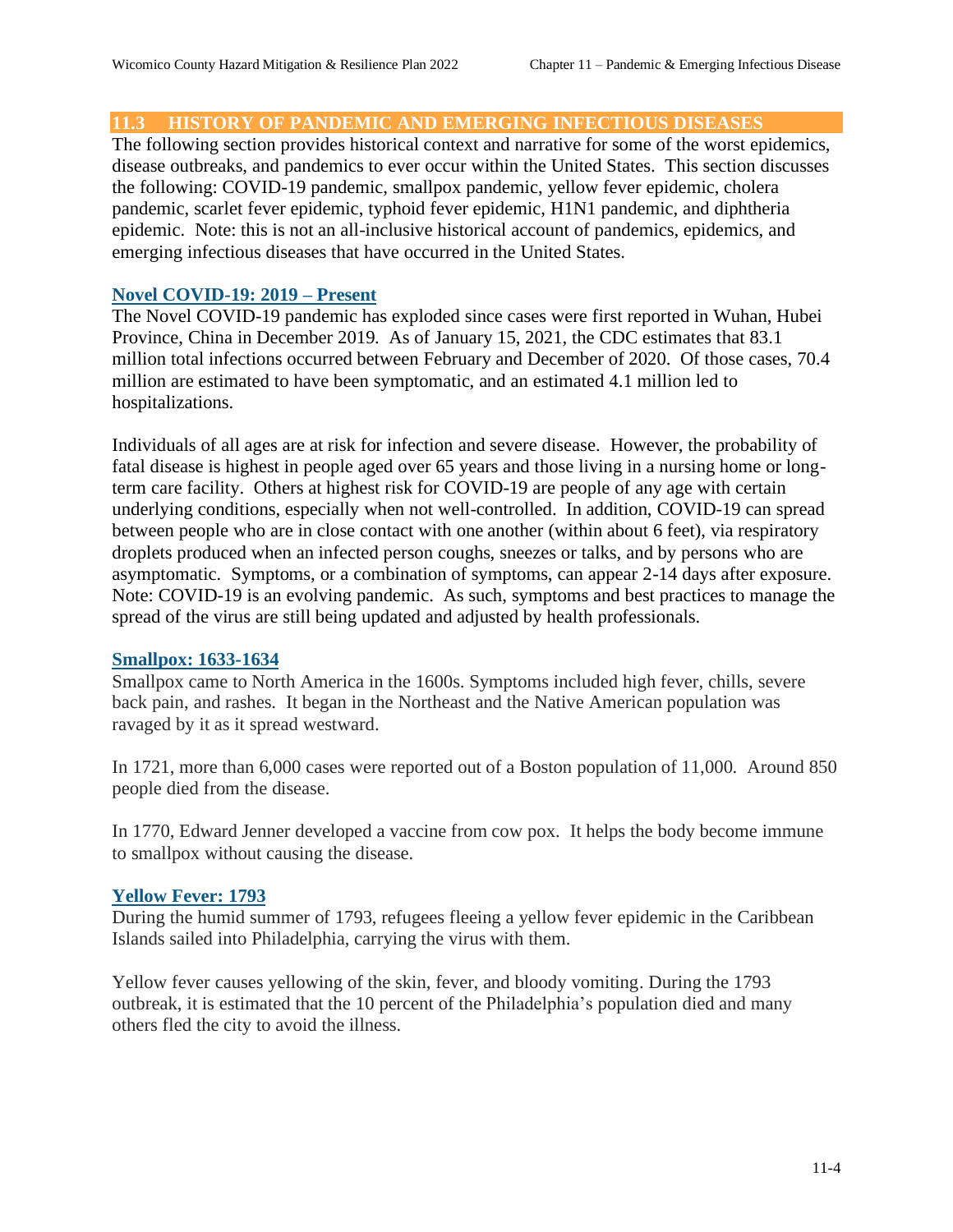A vaccine was developed and then licensed in 1953. One vaccine is enough for life and is mostly recommended for those nine months and older, particularly if one lives or travels to highrisk areas.

The Centers for Disease Control and Prevention (CDC) provides a list of countries where the vaccine is recommended for travel on their [website.](https://wwwnc.cdc.gov/travel/diseases/yellow-fever)

*Present:* Mosquitoes are the key to how this disease spreads, particularly in areas such as Central America, South America, and Africa. Eliminating mosquitoes has been successful in controlling yellow fever. While yellow fever has no cure, someone who does recover from the illness becomes immune for the rest of their life.

#### **Cholera (three waves): 1832-1866**

The United States had three (3) serious waves of cholera, which is an infection of the intestines, between 1832 and 1866. The pandemic began in India and swiftly spread across the globe through trade routes.

New York City was the first U.S. city to feel the impact. Between 5 and 10 percent of the total population died in large cities. It is unclear what ended the pandemic, but it may have been the change in climate or the use of quarantine measures. By the early 1900s, cholera outbreaks had ended.

*Present:* Cholera is responsible for nearly 95,000 deaths a year worldwide, according to the CDC. Modern sewage and water treatment have helped eradicate cholera in some countries, but the virus is still present elsewhere.

Vaccinations for cholera are available for those planning to travel to high-risk areas. The best way to prevent cholera is to wash your hands regularly with soap and water and avoid drinking contaminated water.

#### **Scarlet Fever: 1858**

Scarlet fever is a bacterial infection that can occur after strep throat. Like cholera, scarlet fever epidemics came in waves. Scarlet fever most commonly affects children ages 5 to 15; it is rare in children under 3. Adults who are in contact with sick children have an increased risk. Studies once indicated that scarlet fever declined due to improved nutrition, but new research suggests that improvements in public health were more likely the cause.

*Present*: There is no vaccine to prevent strep throat or scarlet fever. It is important for those with strep throat symptoms to seek treatment quickly. Your doctor will typically treat scarlet fever with antibiotics.

#### **"Typhoid Mary": 1906-1907**

One of the biggest [typhoid fever](https://www.healthline.com/health/is-typhoid-contagious) epidemics of all time broke out between 1906 and 1907 in New York City. Mary Mallon, often referred to as "Typhoid Mary," spread the virus to about 122 New Yorkers during her time as a cook on an estate and in a hospital unit.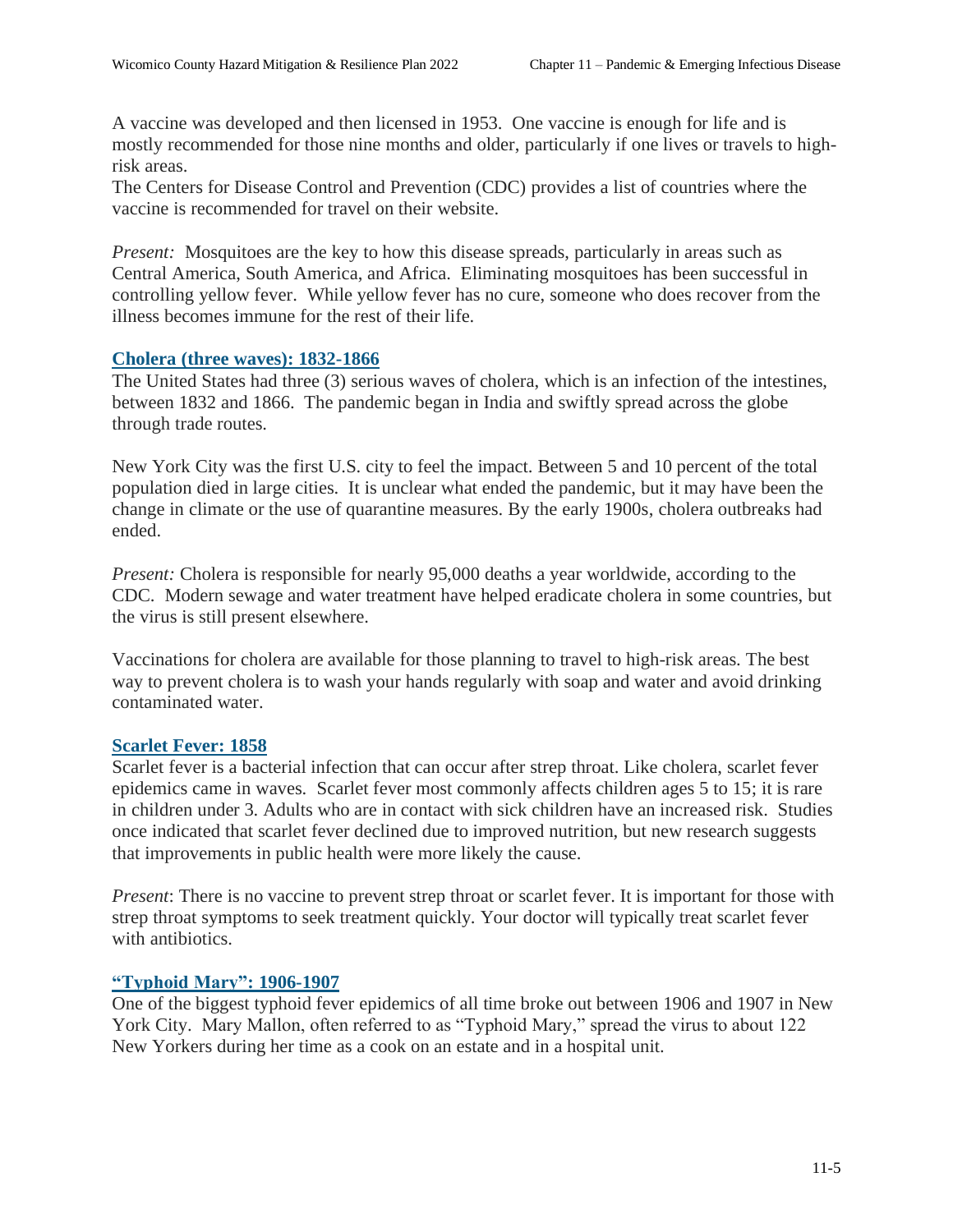About [5 of the 122](https://www.ncbi.nlm.nih.gov/pmc/articles/PMC3959940/) New Yorkers who contracted the virus by Mary Mallon died. The CDC [cites](https://www.cdc.gov/nchs/data/vsushistorical/mortstatsh_1907.pdf) a total of 13,160 deaths in 1906 and 12,670 deaths in 1907. Typhoid fever can cause sickness and red spots to form on the chest and abdomen.

A vaccine was developed in 1911, and an antibiotic treatment for typhoid fever became available in 1948.

*Present*: It is rare to contract typhoid fever today, but it can spread through direct contact with people who have the virus, as well as consumption of contaminated food or water.

#### **H1N1 Flu: 1918**

H1N1 is a strain of flu that still circulates the globe annually. In 1918, it was the type of flu behind the [influenza pandemic,](https://www.healthline.com/health/1918-flu-pandemic-facts#1) sometimes called the Spanish flu (though it did not actually come from Spain).

After World War I, cases of the flu slowly declined. None of the suggestions provided at the time (wearing masks, drinking coal oil) were effective cures. Today's treatments include bed rest, fluids, and antiviral medications.

*Present*: Influenza strains mutate every year, making last it is important to receive an annual vaccination to decrease the personal risk for the flu.

#### **Diphtheria Epidemic: 1921-1925**

[Diphtheria](https://www.healthline.com/health/diphtheria) peaked in 1921, with [206,000 cases.](https://www.cdc.gov/diphtheria/clinicians.html) It causes swelling of the mucous membranes, including in your throat, which can obstruct breathing and swallowing. Sometimes a bacterial toxin can enter the bloodstream and cause fatal heart and nerve damage.

A vaccine was produced by researchers in the mid-1920's, which led to a sharp decline in infection rates in the United States.

*Present*: Today more than [80 percent](https://www.cdc.gov/nchs/fastats/immunize.htm) of children in the United States are vaccinated, according to the CDC. Those who contract the disease are treated with antibiotics.

#### **11.4 VULNERABILITY ASSESSMENT**

# **COVID-19 PANDEMIC VULNERABILITY ASSESSMENT**

The National Institute for Environmental Health Services (NIEHS) provides a COVID-19 Pandemic Vulnerability Index (PVI) to be utilized in assessing vulnerability at the county-level for the entire country. According to the source, the dashboard creates risk profiles, called PVI scorecards, for every county in the United States. It is continuously updated with the latest data. The PVI summarizes and visualizes overall risk in a special version of a pie chart, called a radar chart, where different data sources make up pieces of the pie. Infection rates, depicted in red slices, are labeled 1 and 2. Intervention rates, noted in blue slices 5 and 6, are highly variable and are updated daily. Population concentration and density are fixed values describing general demographic information, and these are shown in green slices 3 and 4. Health and Environmental variables are shown in the purple slices 7-12.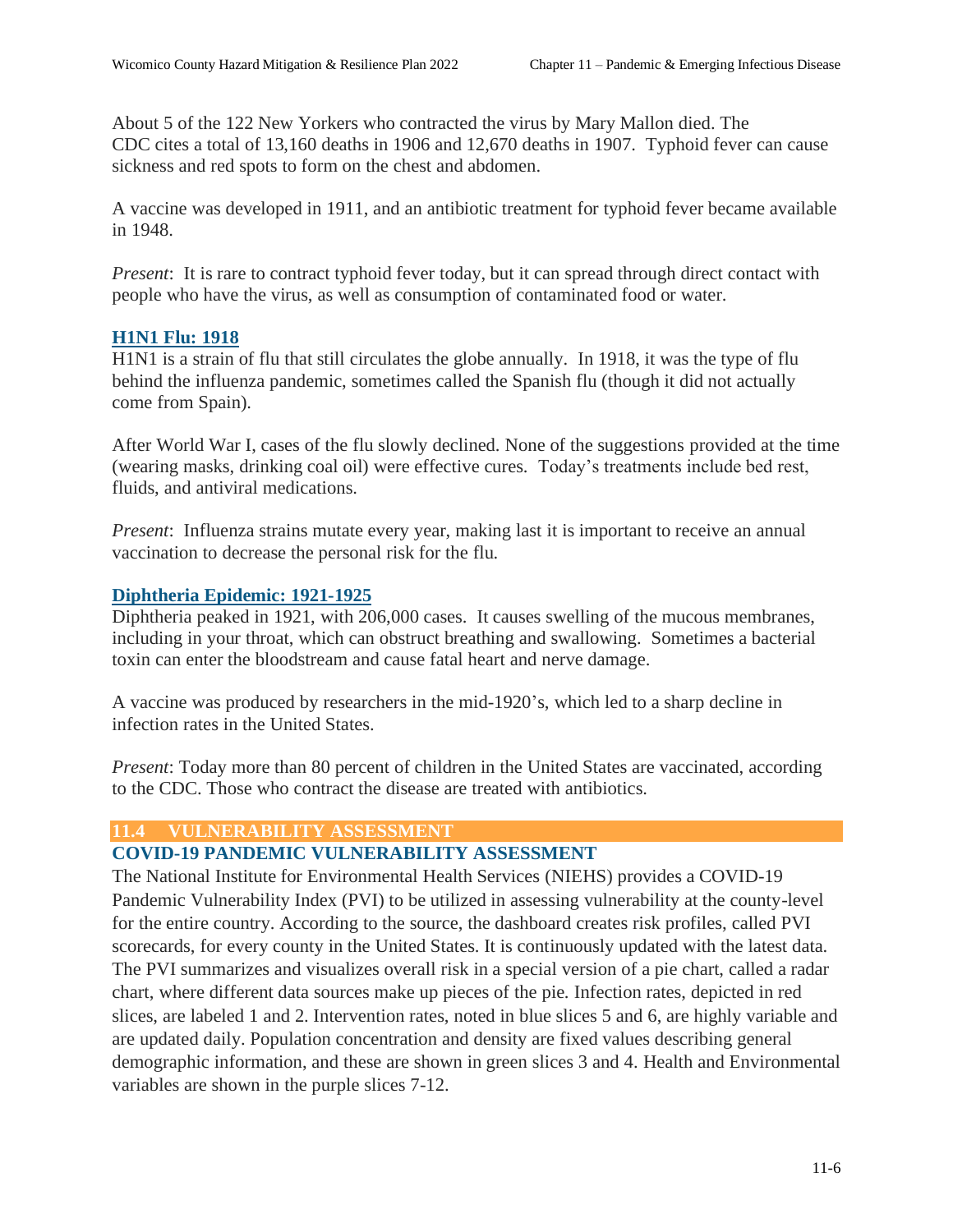

*Source[: https://covid19pvi.niehs.nih.gov/](https://covid19pvi.niehs.nih.gov/)*

# **SOCIAL VULNERABILITY ASSESSMENT**

In the sphere of social science and public health science, policy, and practice, the terms *vulnerable*, *at risk,* and *special* are used in different contexts to describe overlapping segments of the U.S. population. In social science literature, vulnerability has been defined as "the potential for loss"; county-level socioeconomic and demographic data can be used to construct an index of social vulnerability to environmental hazards to guide research and interventions. Other researchers have published comprehensive models of vulnerability that are based on likely inequities in health and health care for use in health services research and public health practice.

When discussing vulnerability in terms of public health, vulnerability may be defined as "increased exposure to infection; increased susceptibility to severe disease, including complications, hospitalizations, and death; and lack of access to health care." With these definitions in mind, Wicomico County should consider the following four questions – developed by the CDC – when addressing the needs of vulnerable populations during a pandemic, epidemic, or disease outbreak:

- 1. Why is the population considered vulnerable?
- 2. What are the unique issues, concerns, and needs of each vulnerable population?
- 3. What strategies can protect these populations?
- 4. What specific approaches are needed for vulnerable populations, their families, and their health care and service providers to ensure their protection?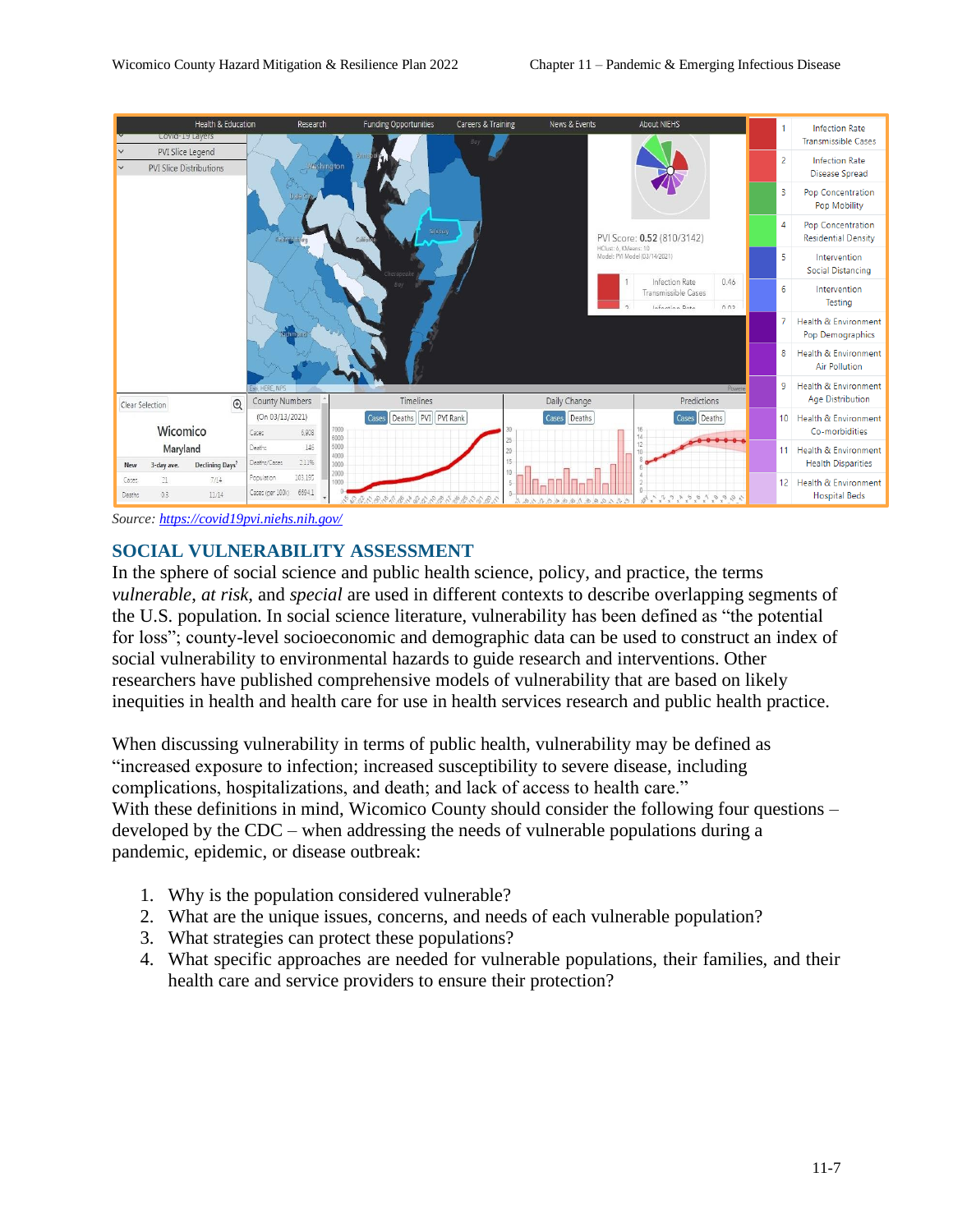As in the previous hazard chapters, the CDC Social Vulnerability Index (SVI) was reviewed and utilized to measure social vulnerability as it relates to Wicomico County. The social vulnerability index developed by the CDC and the Agency for Toxic Substances and Disease Registry (ATSDR) addresses the first question by identifying vulnerable populations at a census tract level for all counties in the United States. Understanding where populations have an increased vulnerability and exposure to hazards, including epidemics, while not predictive, can help emergency managers and public health officials take actions to reduce the impacts to these

communities before an event or distribute needed recovery dollars after an event. All populations have value and should have the option to contribute to emergency management and hazard mitigation. Continued collaboration with the Lower Shore Vulnerable Population Workgroup will serve to further engage the community early and often, allowing residents to grow into partners in response, and emergency managers and public health officials to grow into community allies.

**Lower Shore Vulnerable Populations Workgroup** During the plan development process the Lower Shore Vulnerable Populations Workgroup reviewed the project website public survey. In addition, the language workgroup added hazard mitigation as an agenda item for several meetings including:

- o March 2, 2021; and,
- o March 24, 2021.

Additional integration of social equity is needed, therefore adding social vulnerability to the 2021 Plan is a step in this direction.

Refer to *Planning for an Emergency: Strategies for Identifying and Engaging At-Risk Groups* published by CDC as a resource about characteristics that influence vulnerability and FEMA's *Guide to Expanding Mitigation: Making the Connection to Equity*.



The SVI has been conducted for Wicomico County at the census tract level and is mapped on the follow page. The SVI utilizes ACS 5-year estimates. The darker census tracts indicate areas of higher social vulnerability while the lightest tracts indicate relatively low social vulnerability.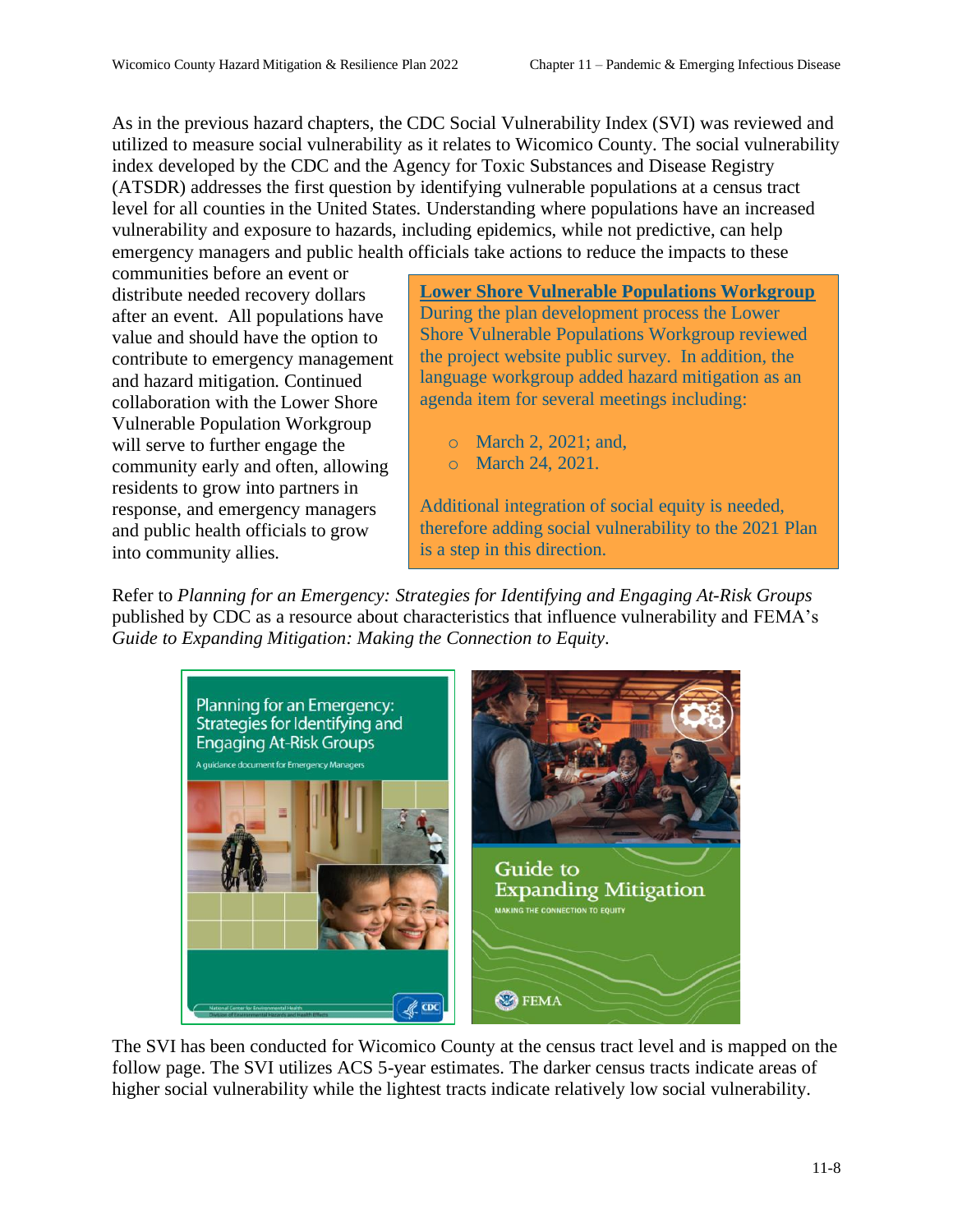

#### **Map 11.1: Wicomico County Social Vulnerability Index**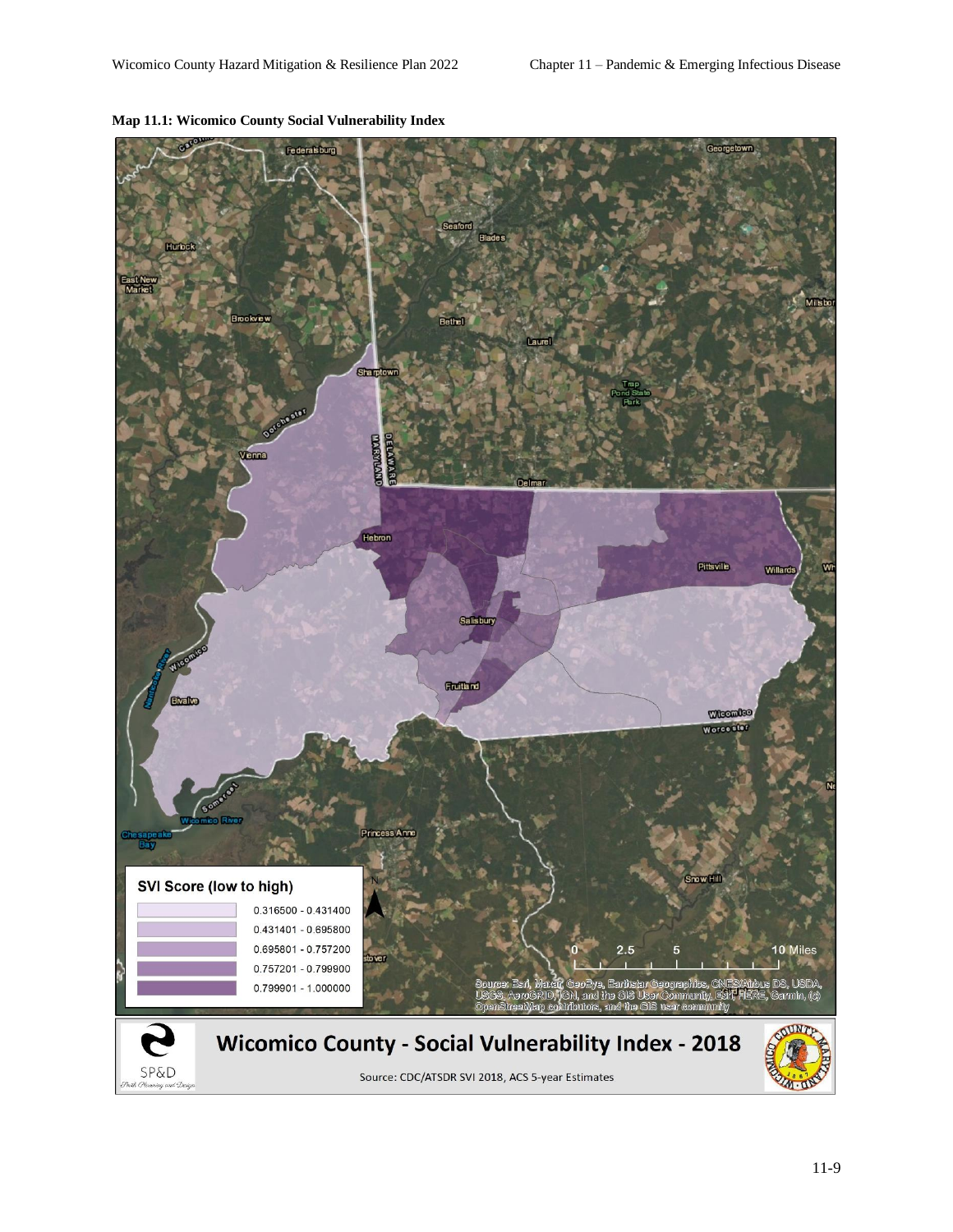#### **11.5 CAPABILITY ASSESSMENT**

Amidst the rising number of cases in early 2020, local governments had to quickly provide information to as many residents as possible in an effective and safe (i.e., socially distanced) manner. Having a robust website and online technical capabilities is a key element in dispersing information and creating a safe and informed population. Wicomico County currently has the following services available to the public:

- Vaccine Information
- Testing Appointments
- Latest COVID-19 Stats
- Information on Executive Orders
- Links to Resources (e.g., CDC website, MD Dept. of Health website, covidLINK, and information for businesses)

Wicomico's Health Department website includes relevant information about the vaccine(s), statistics, how the vaccine is allocated, priority groups, and vaccine registration. There are instructions for testing and receiving a vaccination.



*Source: https://www.wicomicohealth.org/*

# **Hotel Mass Sheltering Guidelines**

In the event of a mass-casualty incident in Wicomico County that involves significant health hazards (e.g., pandemic), the following guidelines developed by the Wicomico Department of Emergency Services would go into effect:

- [Practice social distancing.](https://www.cdc.gov/coronavirus/2019-ncov/prevent-getting-sick/social-distancing.html) Stay at least 6 feet (about 2 arms' length) from other people outside of your household.
- Please stay in your assigned room. Your meals/water and any other items needed will be delivered to your room.
- Follo[w CDC COVID-19 preventive actions—](https://www.cdc.gov/coronavirus/2019-ncov/prevent-getting-sick/prevention.html)wash your hands often, cover coughs and sneezes, and follow shelter policies for wearin[g face coverings.](https://www.cdc.gov/coronavirus/2019-ncov/prevent-getting-sick/diy-cloth-face-coverings.html) Avoid sharing food and drink with anyone if possible.
- Avoid touching your eyes, nose, and mouth.
- Avoid touching high-touch surfaces, such as handrails, as much as possible. If not possible[, wash hands](https://www.cdc.gov/handwashing/when-how-handwashing.html) or use hand sanitizers immediately after you touch these surfaces.
- Keep your living are[a clean and disinfect](https://www.cdc.gov/coronavirus/2019-ncov/prevent-getting-sick/disinfecting-your-home.html) frequently-touched items such as toys, cellphones, and other electronics.
- Place used tissues in the trash.
- [If you feel sick](https://www.cdc.gov/coronavirus/2019-ncov/symptoms-testing/symptoms.html) when you arrive at the hotel or start to feel sick while sheltering, tell staff immediately.

*Source: Wicomico County Department of Emergency Services, 2020*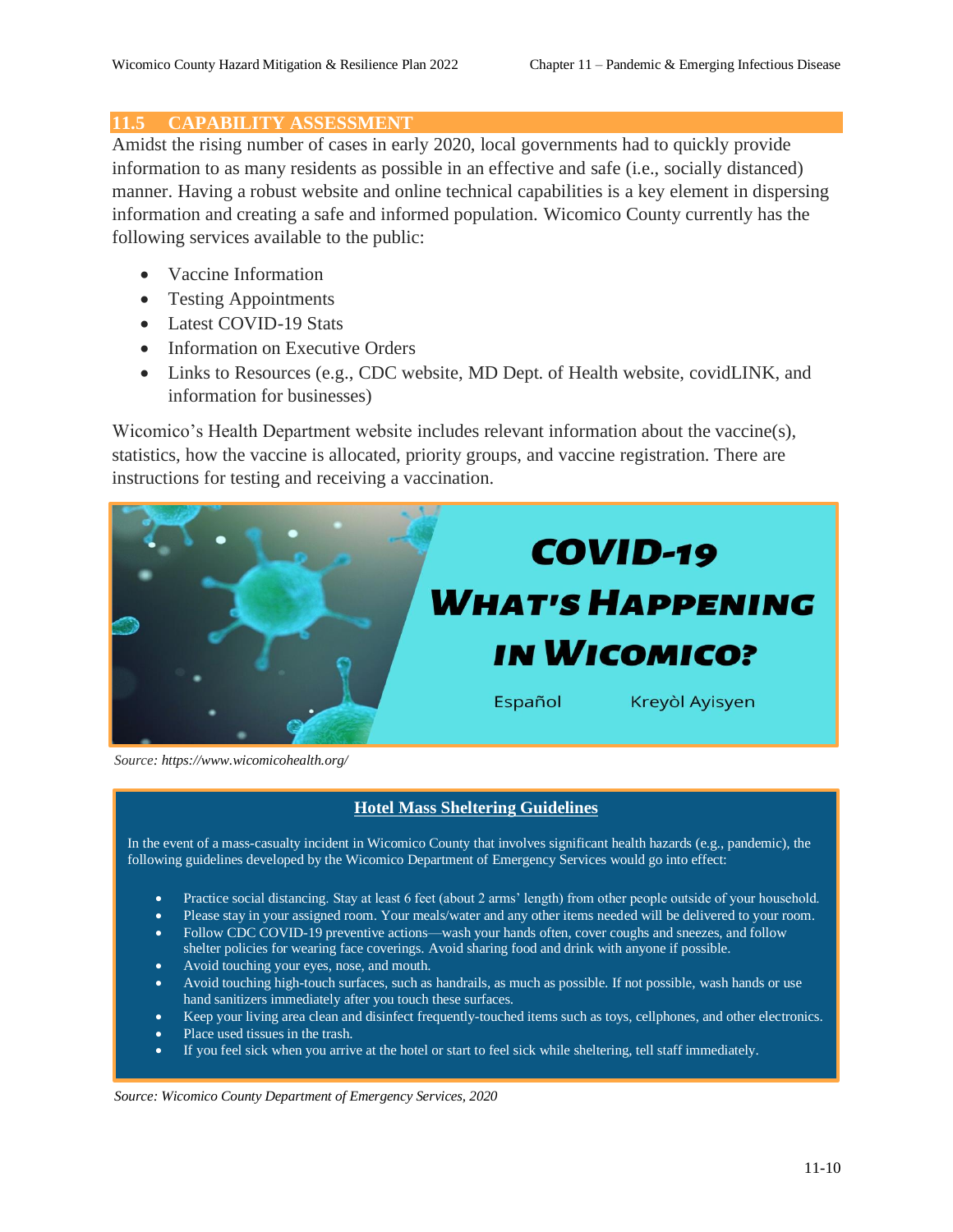# **11.6 MITIGATION STRATEGIES**

The CDC recommends the following "guiding principles" to consider when developing and implementing mitigation strategies:

- 1. Community mitigation efforts aim to reduce the rate at which someone infected comes in contact with someone not infected or reduce the probability of infection if there is contact. The more a person interacts with different people, and the longer and closer the interaction, the higher the risk of COVID-19 spread.
- 2. Each community is unique. Appropriate mitigation strategies should be based on the best available data. Decision making will vary based on the level of community transmission and local circumstances. Refer to Table 11-1.
- 3. The characteristics of the community and its population, health system and public health capacity, and the local capacity to implement strategies are important when determining community mitigation strategies.
- 4. As communities adjust mitigation strategies, they should ensure that the healthcare system capacity will not be exceeded. Precautions should be taken to protect health care professionals and other critical infrastructure workers. Communities need to assure healthcare systems have adequate staffing, a surplus of inpatient and ICU beds, and critical medical equipment and supplies such as PPE.
- 5. As communities adjust mitigation strategies, they should ensure public health capacity will not be exceeded. Public health system capacity relies on detecting, testing, contact tracing, and isolating those who are or might be sick, or have been exposed to known or suspected COVID-19 cases; it is important to stop broader community transmission and prevent communities from having to implement or strengthen further community mitigation efforts.
- 6. Attention should be given to people who are at higher risk for severe illness when determining and adjusting community mitigation strategies.
- 7. Certain settings and vulnerable populations in a community are at particularly high risk for transmission. This includes but is not limited to congregate settings such as nursing homes and other long-term care facilities, correctional facilities, and the homeless population.
- 8. Mitigation strategies can be scaled up or down, depending on the evolving local situation, and what is feasible, practical, and legal in a jurisdiction. Any signs of a cluster of new cases or a reemergence of broader community transmission should result in a reevaluation of community mitigation strategies and a decision on whether and how mitigation might need to change.
- 9. Cross-cutting community mitigation strategies can be organized into the following categories: promoting behaviors that prevent spread; maintaining healthy environments; maintaining healthy operations; and preparing for when someone gets sick. Presuming a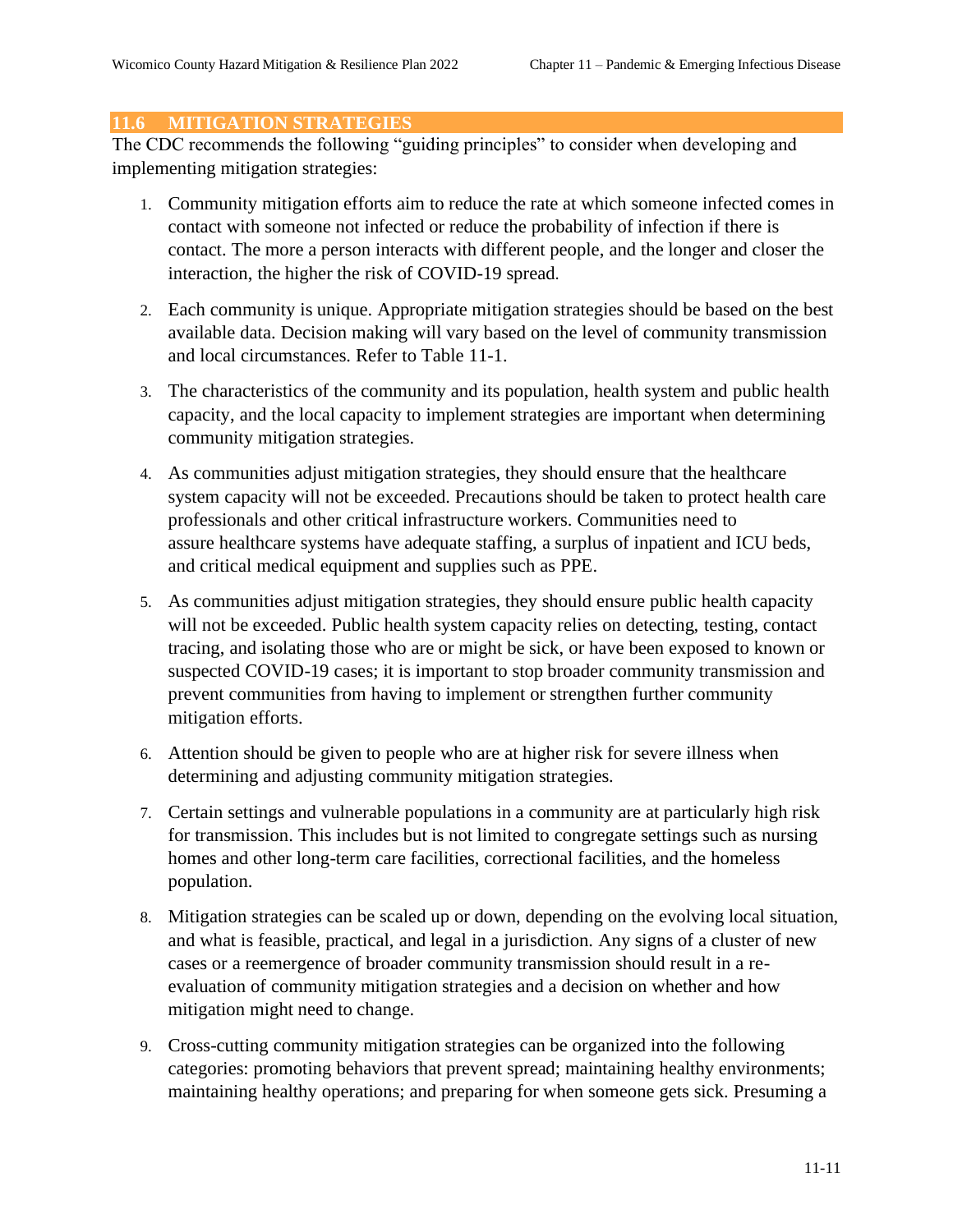community is not sheltering-in-place, cross-cutting strategies under each rubric are outlined below and should be implemented to the extent possible, and in accordance with the amount of ongoing community transmission. Refer to Table 11-1.

- 10. Community mitigation strategies should be layered upon one another and used at the same time—with several layers of safeguards to reduce the spread of disease and lower the risk of another spike in cases and deaths. No one strategy is sufficient.
- 11. There are range of implementation choices when setting or adjusting community mitigation plans. These choices offer different levels of protection from the risk of community transmission.
- 12. Communities need to decide the level of risk that is acceptable and make informed choices about implementing mitigation plans accordingly.
- 13. Individuals make choices about following the behavioral practices that are recommended. Compliance to community mitigation decisions will also impact the spread of COVID-19.
- 14. CDC offers setting-specific strategies for a variety of sectors that include businesses, schools, institutes of higher education, parks and recreational facilities, and other places.
- 15. Travel patterns within and between jurisdictions will impact efforts to reduce community transmission. Coordination across state and local jurisdictions is critical – especially between jurisdictions with different levels of community transmission.

| <b>Level of Community</b><br><b>Transmission</b>        | <b>Community Characteristics and</b><br><b>Description</b>                                                                                          | <b>Level of</b><br><b>Mitigation</b> |
|---------------------------------------------------------|-----------------------------------------------------------------------------------------------------------------------------------------------------|--------------------------------------|
| Substantial,<br>uncontrolled<br>transmission            | Large scale, uncontrolled community<br>transmission, including communal settings (e.g.,<br>schools, workplaces)                                     | Shelter in place                     |
| <b>Substantial, controlled</b><br>transmission          | Large scale, controlled community transmission,<br>including communal settings (e.g., schools,<br>workplaces)                                       | Significant mitigation               |
| <b>Minimal to moderate</b><br>community<br>transmission | Sustained transmission with high likelihood or<br>confirmed exposure within communal settings<br>and potential for rapid increase in cases          | Moderate mitigation                  |
| No to minimal<br>community<br>transmission              | Evidence of isolated cases or limited community<br>transmission, case investigations underway; no<br>evidence of exposure in large communal setting | Low mitigation                       |

**Table 11.1: Level of Mitigation Needed by Community Transmission and Community Characteristics**

*Source[: https://www.cdc.gov/coronavirus/2019-ncov/community/community-mitigation.html](https://www.cdc.gov/coronavirus/2019-ncov/community/community-mitigation.html)*

The following table includes mitigation strategies that Wicomico County could adopt in the future if they are not already in place. These strategies are divided into four (4) groups that: (1) promote behaviors that prevent spread, (2) maintain healthy environments, (3) maintain healthy operations, and (4) preparation for when someone gets sick. Not all strategies will be relevant for every community or setting within Wicomico County, but an important component of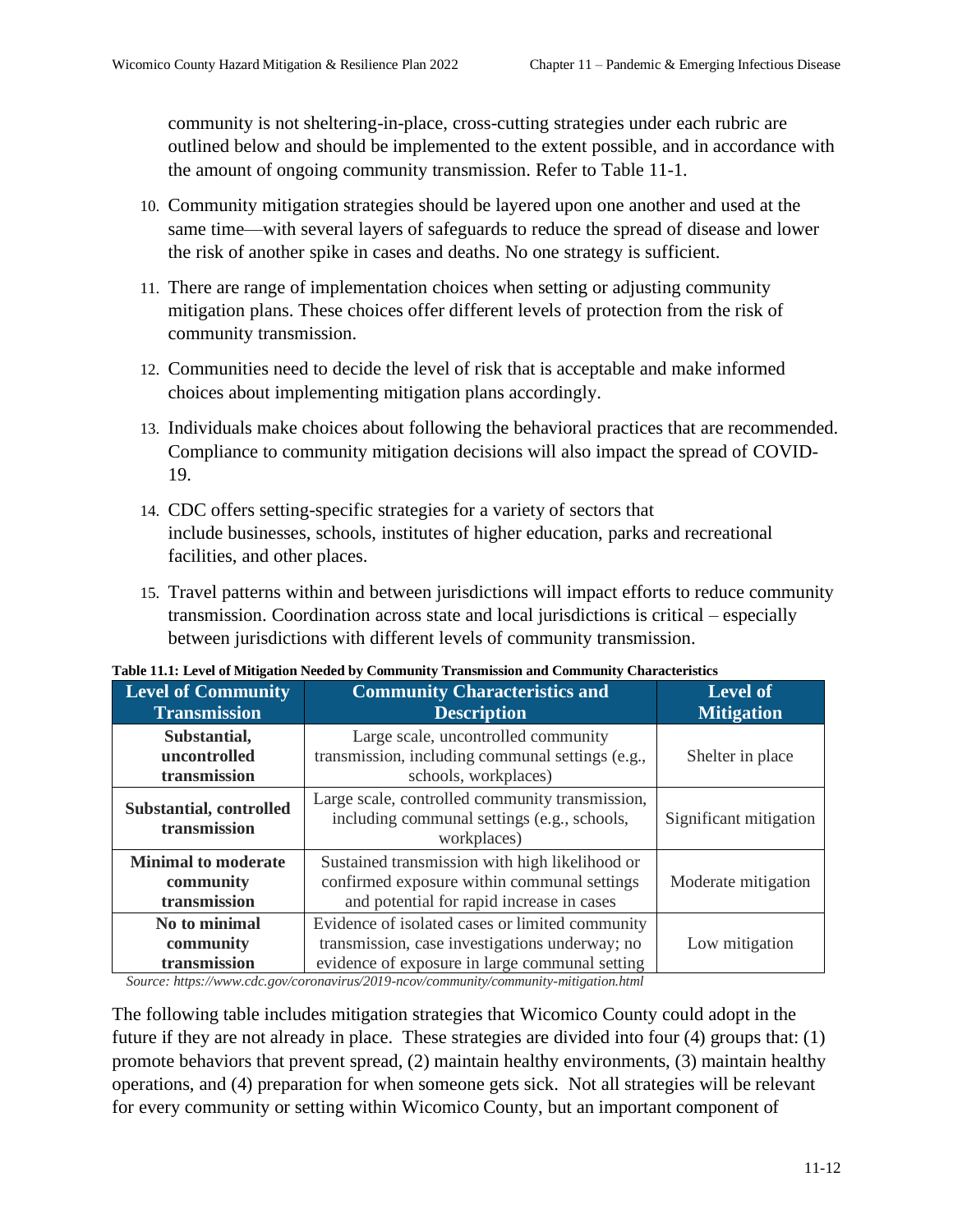mitigation is preparedness via foreknowledge of multiple strategies in the face of an uncertain future.

| Table 11.2: Overview of Possible Mitigation Strategies to Consider in Communities with Local COVID-19 Transmission |  |
|--------------------------------------------------------------------------------------------------------------------|--|
| <b>Across Settings and Sectors</b>                                                                                 |  |

| <b>Guiding Principle</b>                        | <b>Community Mitigation Strategies</b>                                                                                                                                                                                                                                                                                                                                                                                                                                                                                                                                                                                                                                                                                                                                                                                                                                                                                                                                                                                                                                                                                                                                                                                                 |  |
|-------------------------------------------------|----------------------------------------------------------------------------------------------------------------------------------------------------------------------------------------------------------------------------------------------------------------------------------------------------------------------------------------------------------------------------------------------------------------------------------------------------------------------------------------------------------------------------------------------------------------------------------------------------------------------------------------------------------------------------------------------------------------------------------------------------------------------------------------------------------------------------------------------------------------------------------------------------------------------------------------------------------------------------------------------------------------------------------------------------------------------------------------------------------------------------------------------------------------------------------------------------------------------------------------|--|
| <b>Promote Behaviors</b><br>that Prevent Spread | Educate people to stay home when sick or when they have been<br>$\bullet$<br>in close contact with someone with COVID-19<br>Teach and reinforce practicing hand hygiene and respiratory<br>$\bullet$<br>etiquette<br>Teach and reinforce the use of cloth face coverings to protect others<br>$\bullet$<br>(if appropriate)<br>Ensure you have accessible sinks and enough supplies that are easily<br>$\bullet$<br>available for people to clean their hands (e.g., soap, hand sanitizer<br>with at least 60% alcohol, and a way to dry hands, such as paper<br>towels or a hand dryer).<br>Post signs or posters and promote messaging about behaviors that<br>$\bullet$<br>prevent spread                                                                                                                                                                                                                                                                                                                                                                                                                                                                                                                                           |  |
| <b>Maintain Healthy</b><br><b>Environments</b>  | Intensify cleaning and disinfection of frequently touched surfaces<br>$\bullet$<br>Ensure ventilation systems operate properly and increase circulation<br>$\bullet$<br>of outdoor air<br>Ensure all water systems are safe to use<br>$\bullet$<br>Modify layouts to promote social distance of at least 6 feet between<br>$\bullet$<br>people – especially for persons who do not live together<br>Install physical barriers and guides to support social distancing if<br>$\bullet$<br>appropriate<br>Close communal spaces, or stagger use and clean and<br>$\bullet$<br>disinfect between use<br>Limit sharing of objects, or clean and disinfect between use<br>$\bullet$                                                                                                                                                                                                                                                                                                                                                                                                                                                                                                                                                         |  |
| <b>Maintain Healthy</b><br><b>Operations</b>    | Protect people at higher risk for severe illness from COVID-19<br>$\bullet$<br>To cope with stress, encourage people to take breaks from the news,<br>$\bullet$<br>take care of their bodies, take time to unwind and connect with<br>others, particularly when they have concerns<br>Maintain awareness of local or state regulations<br>$\bullet$<br>Stagger or rotate scheduling<br>$\bullet$<br>Create static groups or "cohorts" of individuals and avoid mixing<br>$\bullet$<br>between groups<br>Pursue virtual events. Maintain social distancing at any in-person<br>events, and limit group size as much as possible<br>Limit non-essential visitors, volunteers, and activities involving<br>external groups or organizations, especially with those who are not<br>from the local area<br>Encourage telework and virtual meetings if possible<br>$\bullet$<br>Consider options for non-essential travel in accordance with state<br>$\bullet$<br>and local regulations<br>Designate a COVID-19 point of contact<br>$\bullet$<br>Implement flexible and non-punitive leave policies<br>$\bullet$<br>Monitor absenteeism and create a back-up staffing plan<br>$\bullet$<br>Train staff on all safety protocols<br>$\bullet$ |  |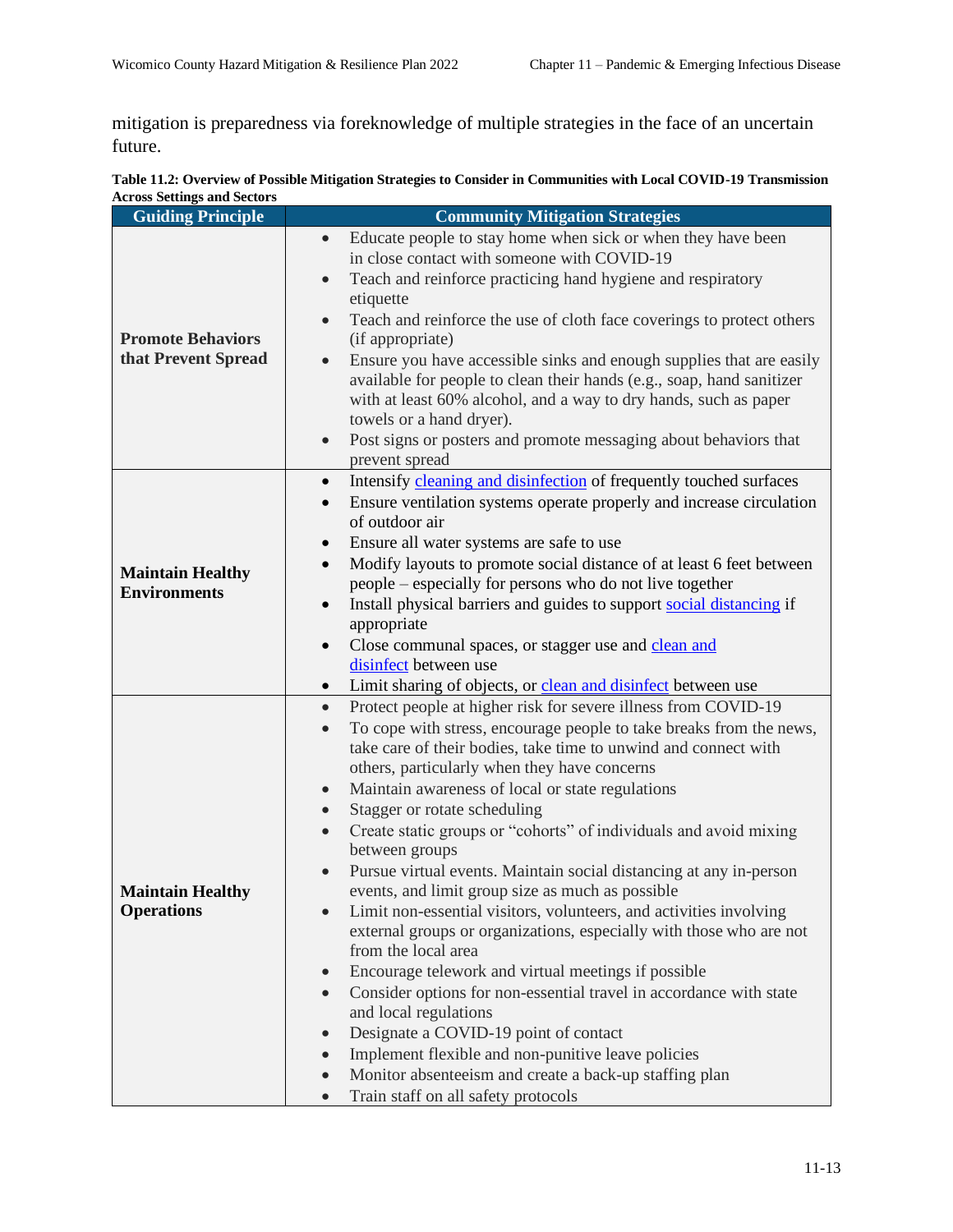|                          | Consider conducting daily health checks such as temperature<br>$\bullet$           |  |
|--------------------------|------------------------------------------------------------------------------------|--|
|                          | screening or symptom checking                                                      |  |
|                          | Encourage those who share the facilities to also adhere to mitigation<br>$\bullet$ |  |
|                          | strategies                                                                         |  |
|                          | Put in place communication systems for:<br>$\bullet$                               |  |
|                          | Individuals to self-report COVID-19 symptoms, a positive test for<br>$\bullet$     |  |
|                          | COVID-19, or exposure to someone with COVID-19                                     |  |
|                          | Notifying local health authorities of COVID-19 cases<br>$\bullet$                  |  |
|                          | Notifying individuals (employees, customers, students, etc.) of any<br>$\bullet$   |  |
|                          | COVID-19 exposures while maintaining confidentiality in                            |  |
|                          | accordance with privacy laws                                                       |  |
|                          | Notifying individuals (e.g., employees, customers, students) of any<br>$\bullet$   |  |
|                          | facility closures                                                                  |  |
|                          | Prepare to isolate and safely transport those who are sick to their<br>$\bullet$   |  |
|                          | home or to a healthcare facility                                                   |  |
|                          | Encourage individuals who are sick to follow CDC guidance for<br>$\bullet$         |  |
|                          | caring for oneself and others who are sick                                         |  |
|                          | Notify local health officials of any case of COVID-19 while<br>$\bullet$           |  |
|                          | maintaining confidentiality in accordance with the <b>Americans with</b>           |  |
|                          | Disabilities Act (ADA) external icon.                                              |  |
| <b>Prepare for When</b>  | Notify those who have had close contact with a person diagnosed<br>$\bullet$       |  |
| <b>Someone Gets Sick</b> | with COVID-19 and advise them to stay home and self-monitor for                    |  |
|                          | symptoms, and follow CDC guidance if symptoms develop                              |  |
|                          | Advise individuals who are sick when it would be safe for them to<br>$\bullet$     |  |
|                          | return based on CDC's criteria to discontinue home isolation                       |  |
|                          | Close off areas used by someone who is sick. Wait >24 hours before<br>$\bullet$    |  |
|                          | cleaning and disinfecting. Ensure safe and correct use and storage                 |  |
|                          | of EPA-approved List N disinfectants, including storing products                   |  |
|                          | securely away from children.                                                       |  |